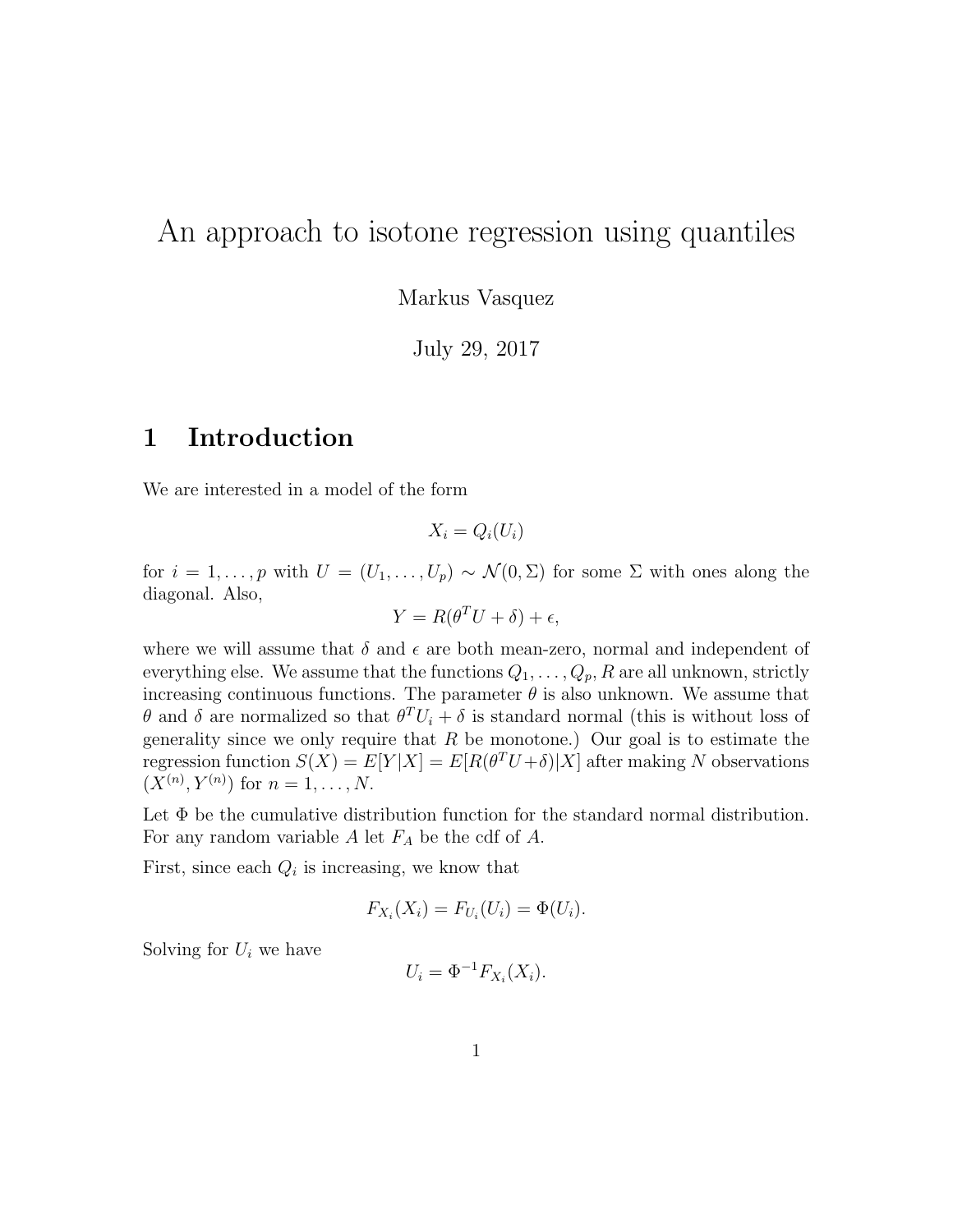Let  $\tilde{Y} = Y - \epsilon$ . Then, using similar reasoning we find that

$$
\theta^T U_i + \delta = \Phi^{-1} F_{\tilde{Y}}(\tilde{Y}).
$$

If we knew  $F_{X_i}$  and  $F_{\tilde{Y}}(\tilde{Y}^{(n)})$  for each n, we would then be left with a classic linear regression problem to find  $\theta$  and var $(\delta)$ .

How can we estimate these quantities?

We can estimate  $F_{X_i}$  using either the empirical cdf or by using a kernel estimate. We can do whatever we think is best (probably use kernel estimators) to find an estimate  $\hat{F}_{X_i}$ .

For the second, we will use the approximation  $F_{\tilde{Y}}(\tilde{Y}) \approx F_Y(Y)$ . We can then use either the empirical cdf or a kernel estimate to find  $\hat{F}_Y$ .

Then, letting  $\hat{U}_i = \Phi^{-1} \hat{F}_{X_i}(X_i)$  and  $\hat{W} = \Phi^{-1} \hat{F}_Y(Y)$ , we can regress  $\hat{W}$  on  $\hat{U}$  to find estimates  $\hat{\theta}$  for  $\theta$  and  $\hat{\sigma}_{\delta}$  for sd( $\delta$ ) (or even better, we can store the residuals for  $\delta$ ).

Putting this all together into our estimate for  $S$  we have

$$
\hat{S}(X) = \frac{1}{N} \sum_{i=1}^{N} \hat{F}_{Y}^{-1} \Phi \left( \sum_{j=1}^{p} (\hat{\theta}_{j} \Phi^{-1} \hat{F}_{X_{j}}(X_{j})) + \delta^{(i)} \right).
$$

## 2 How does it do?

In each of the following, we are choosing the standard deviation of  $\delta$  to be 1/2 and  $\theta = \sqrt{3}/2$ . The circles are the observations. The solid line is the true regression function. The dashed line is our estimate. As we see, things tend to go better when Q is a contraction because the error introduced by  $\delta$  tends not to be magnified.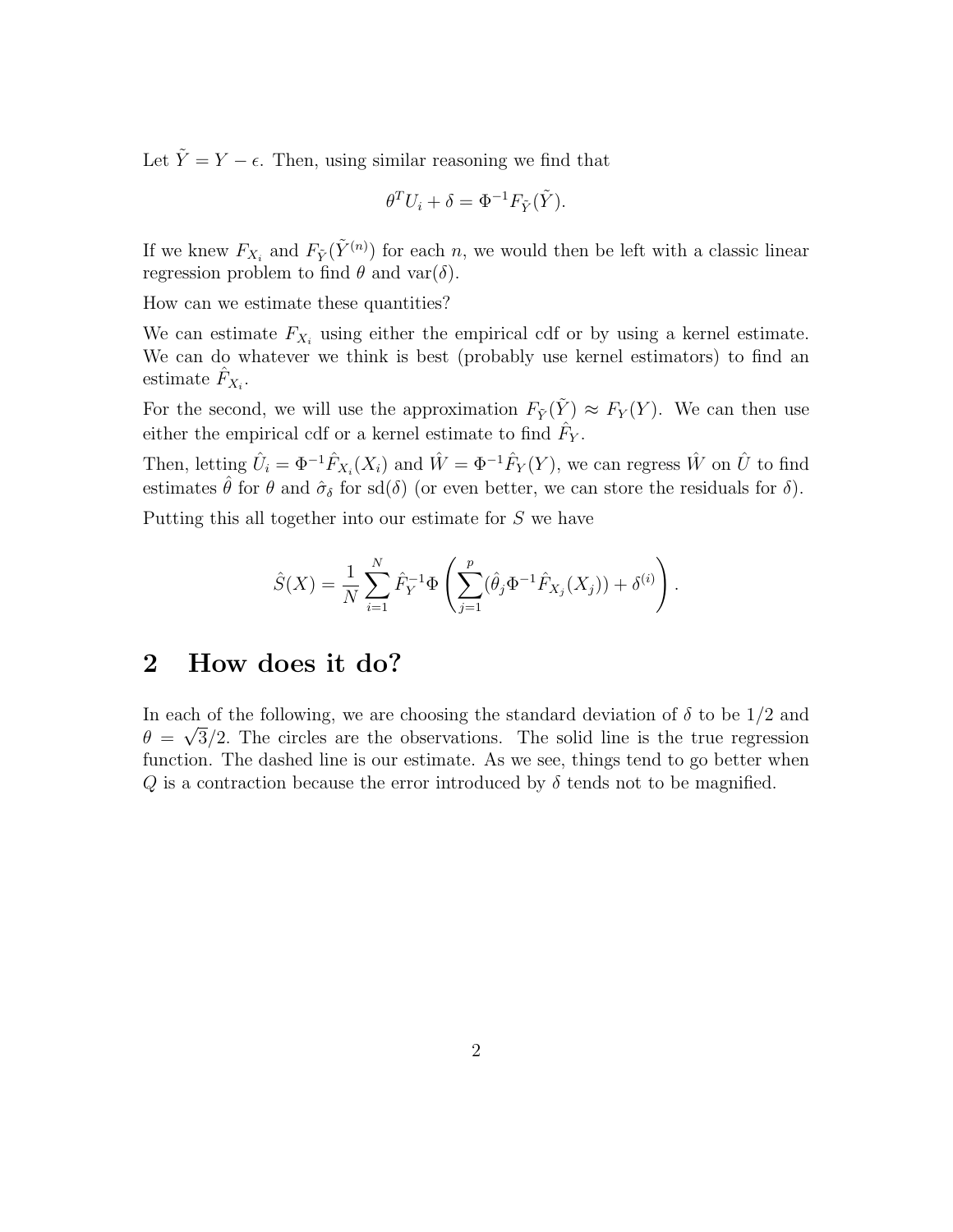

**Q(x)=x^(1/3), R(x)=x^3, N=100**

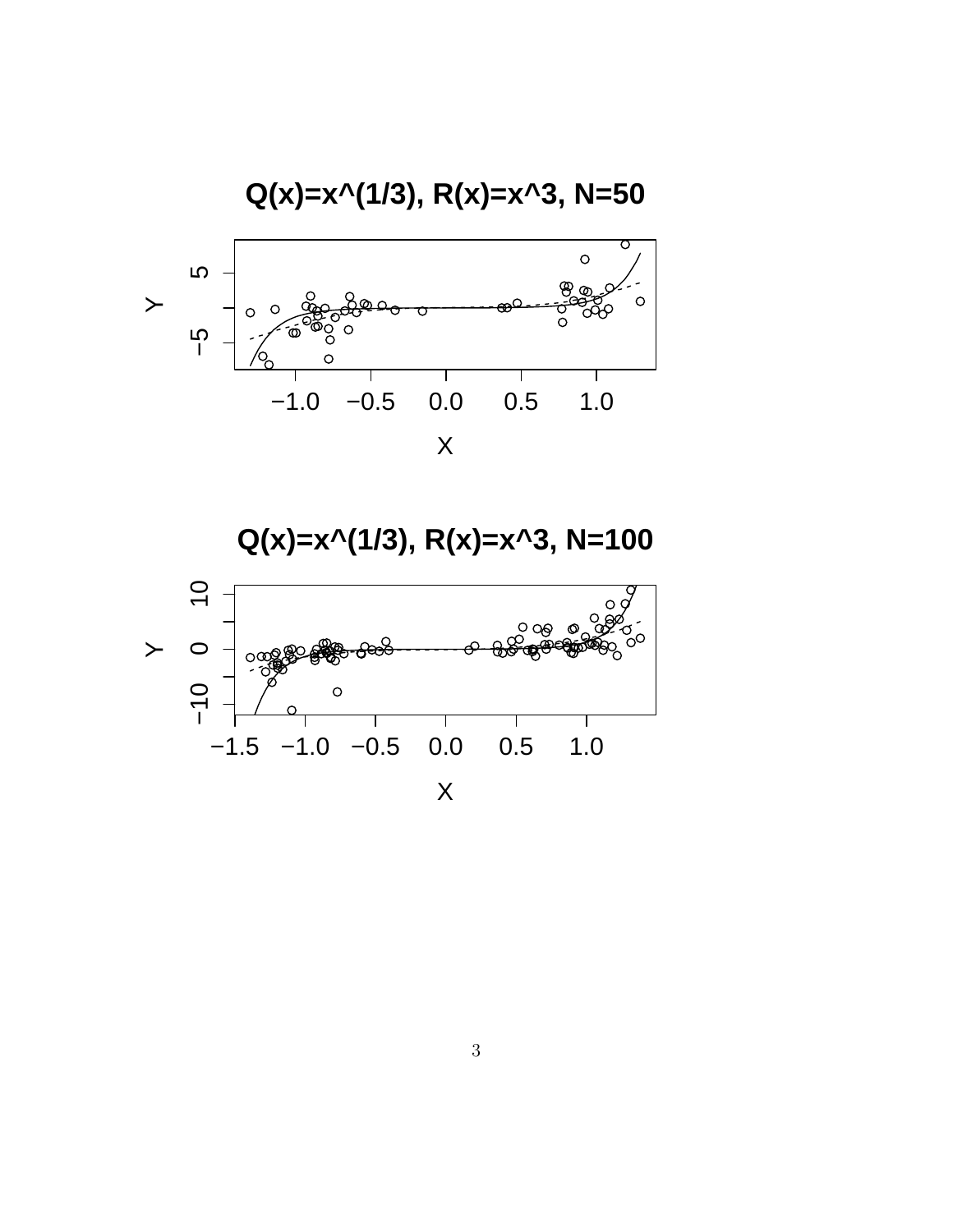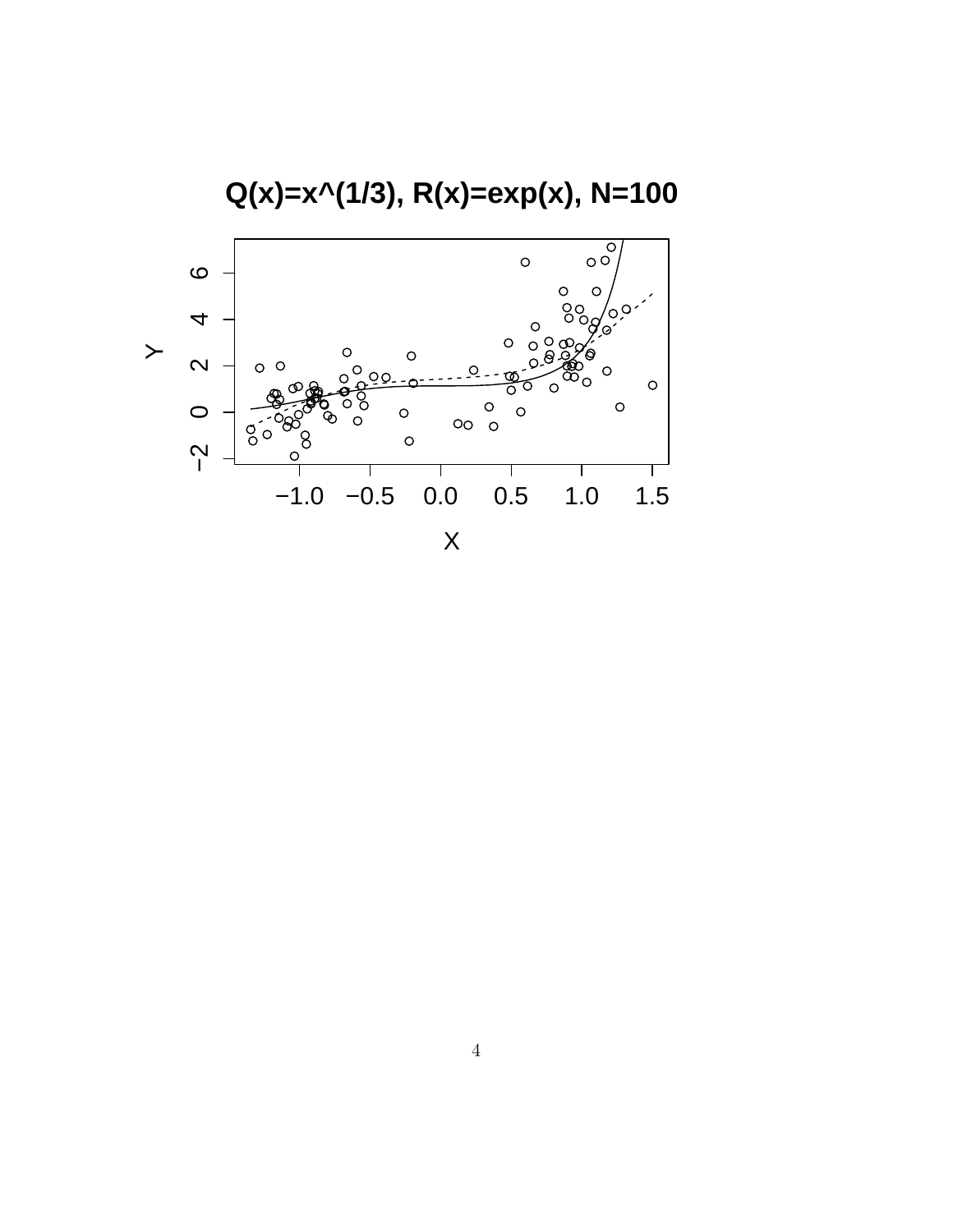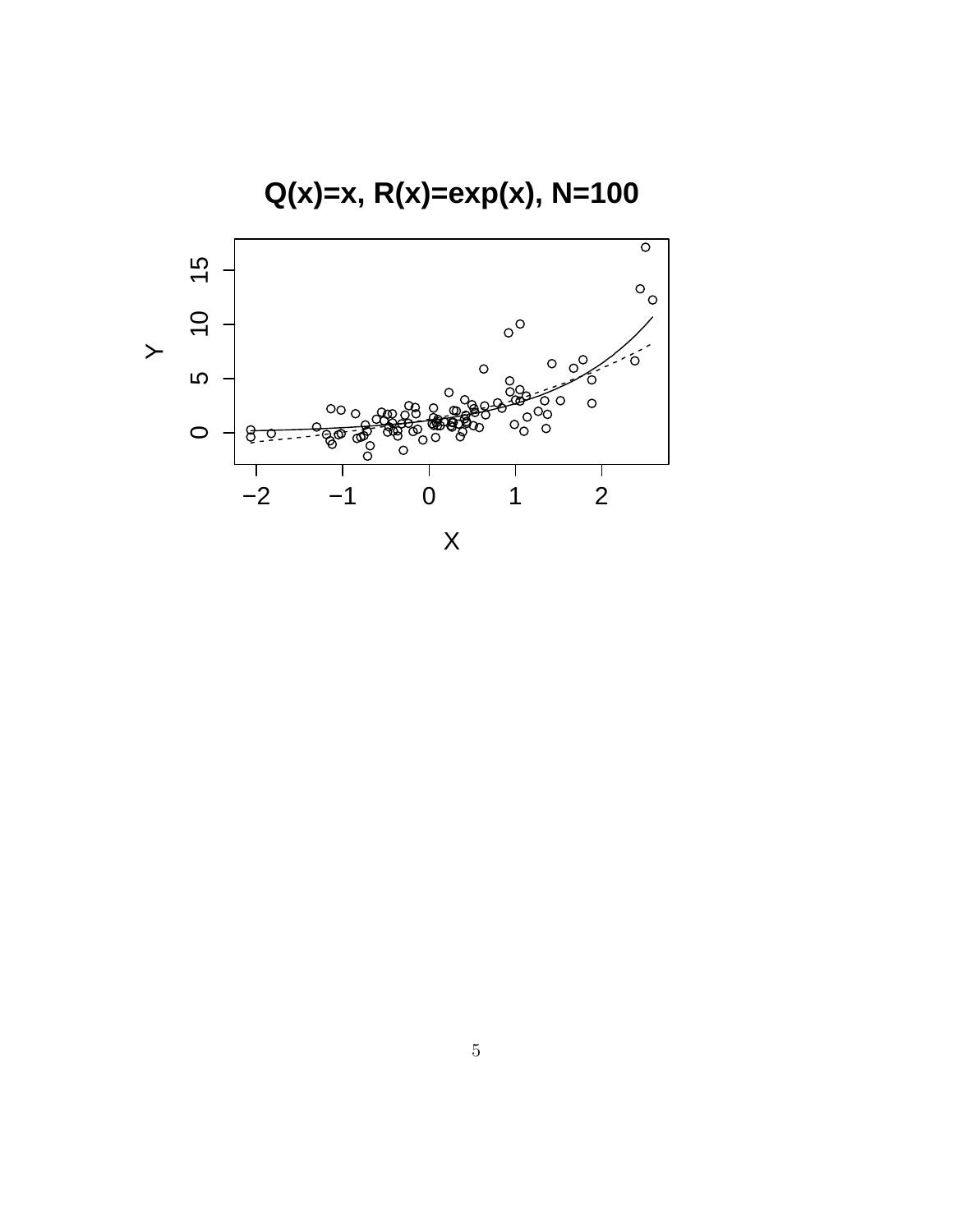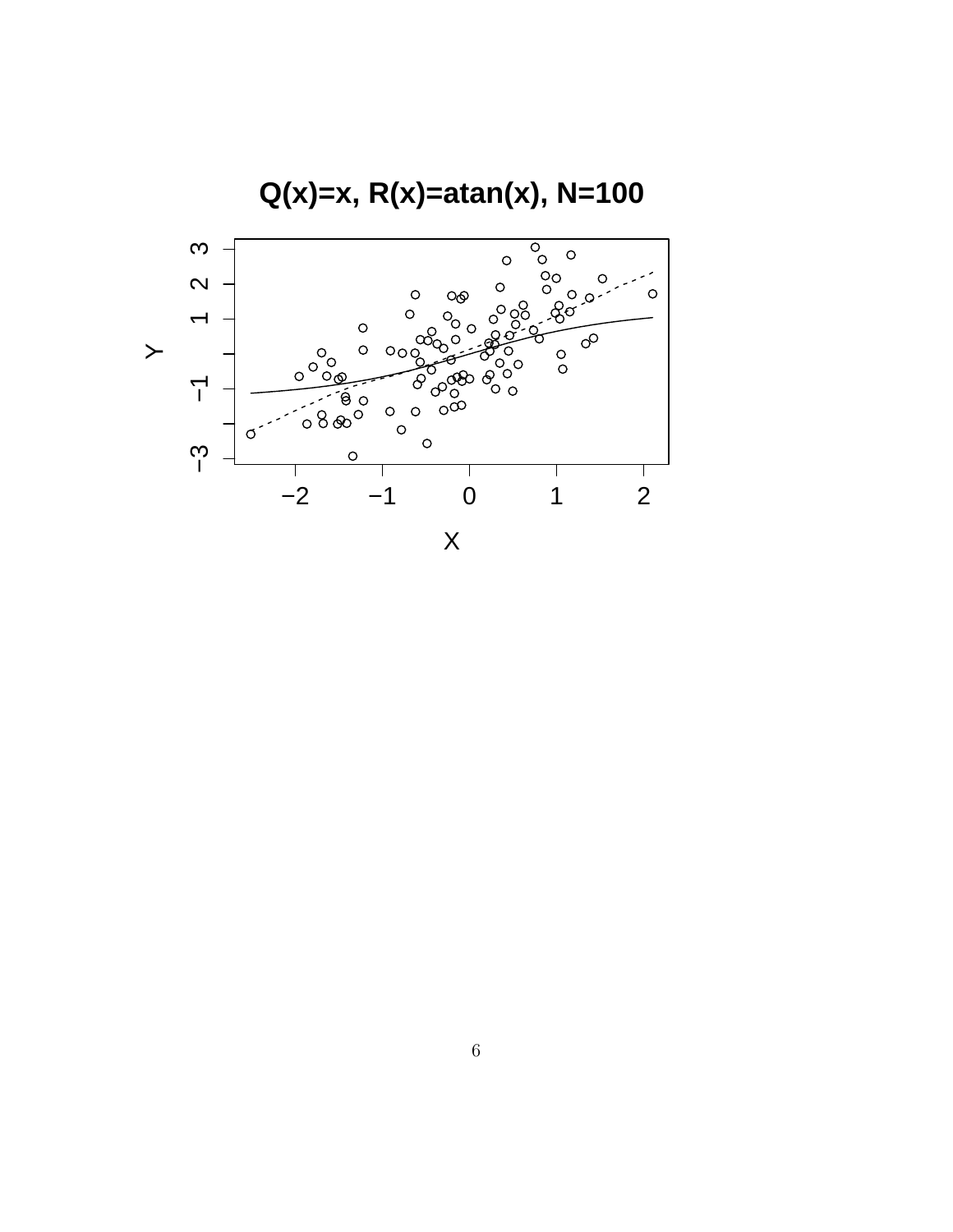